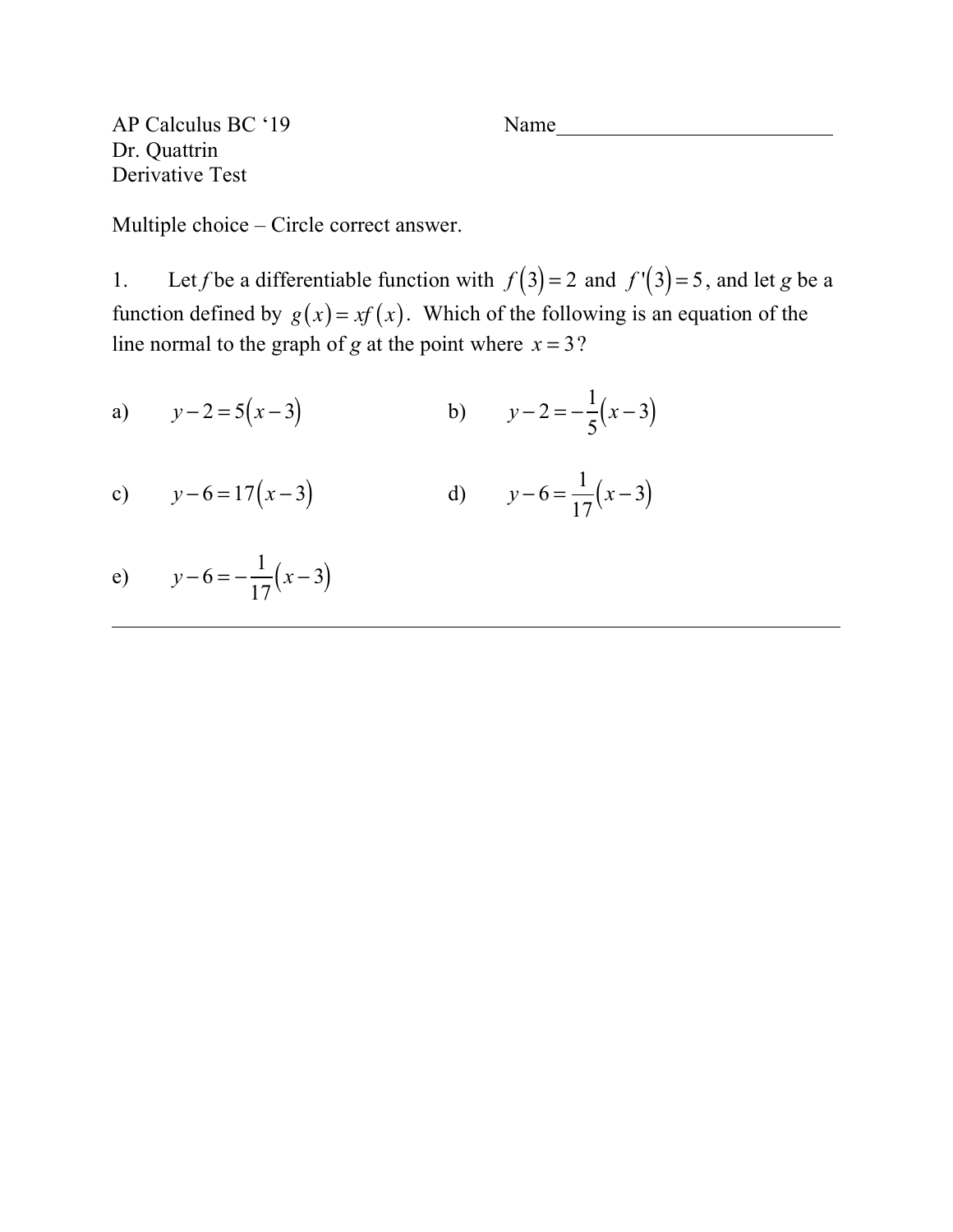2. The figure below shows the graph of the functions *f* and *g*. The graphs of the lines tangent to the graph of *g* at  $x = -3$  and  $x = 1$  are also shown. If  $B(x) = f(g(x))$ , what is  $B'(1)$ ?  $\mathbf{y}$  $-\frac{1}{2}$ a)  $y = f(x)$ 2  $-\frac{1}{6}$ b) 6  $\overline{o}$ 1 c) 6 1  $y = g(x)$ d) 3 1 e) 2

3. Which of the following statements must be true?

I. 
$$
\frac{d}{dx}(x\sec^{-1}x) = \sec^{-1}x + \frac{1}{\sqrt{x^2 - 1}}
$$
 II. 
$$
\frac{d}{dx}(\frac{3 - 2x}{3x + 2}) = \frac{13}{(3x + 2)^2}
$$
  
III. 
$$
\frac{d}{dx}\ln(1 - x) = \frac{1}{x - 1}
$$
  
a) I only b) II only c) II and III only d) I and III only e) I, II, and III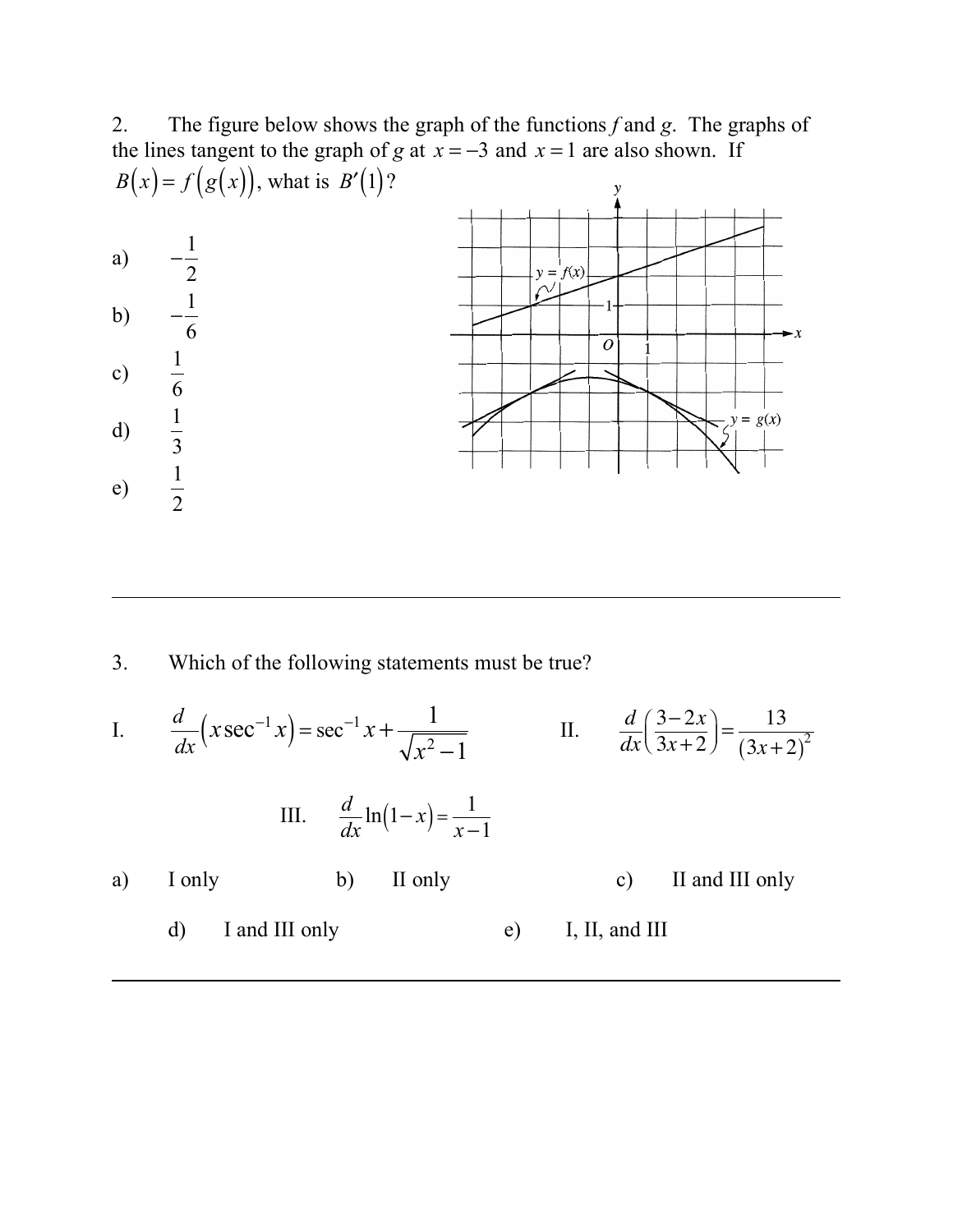4. Let  $y = f(x)$  be the solution to the differential equation  $\frac{dy}{dx} = y + xy$  with the initial condition  $f(0)=1$ . What is the best approximation for  $f(3)$  if Euler's method is used, starting at  $x = 0$  with a step size of 1?

a) 0 b) 1 c) 2 d) 6 e) 24

5. If 
$$
f(x) = \sin[g(x)]
$$
, then  $\frac{d}{dx}[f(x)]$  is  
\na)  $\sin x \cdot g'(x) + g(x) \cdot \cos x$  b)  $\sin x \cdot g'(x) - g(x) \cdot \cos x$   
\nc)  $\cos x \cdot g'(x)$  d)  $\cos[g(x)] \cdot g'(x)$ 

e) None of these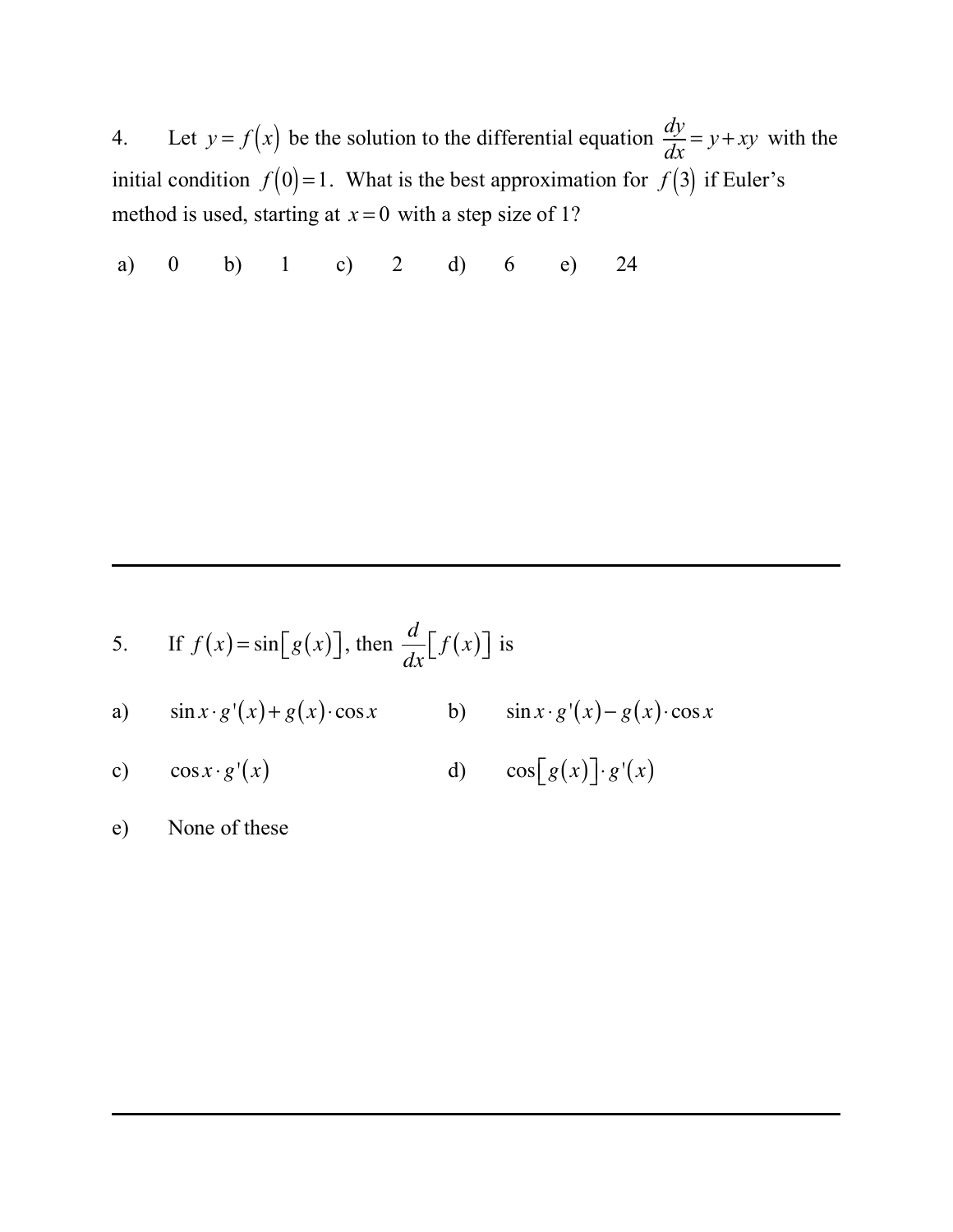6. The slope of the line tangent to the curve  $xy^3 + x^2y^2 = 6$  at  $(2, 1)$  is

a) -1 b) 
$$
-\frac{3}{5}
$$
 c)  $-\frac{5}{14}$  d)  $-\frac{3}{14}$  e) 0

**FREE RESPONSE – show all work in a clear, organized manner. Simplify answers.**

7. 
$$
\frac{d}{dx}\left[-3x^4 + 7 - \frac{6}{5}x^5 - \frac{3}{5\sqrt{x^6}} - \frac{1}{12x}\right]
$$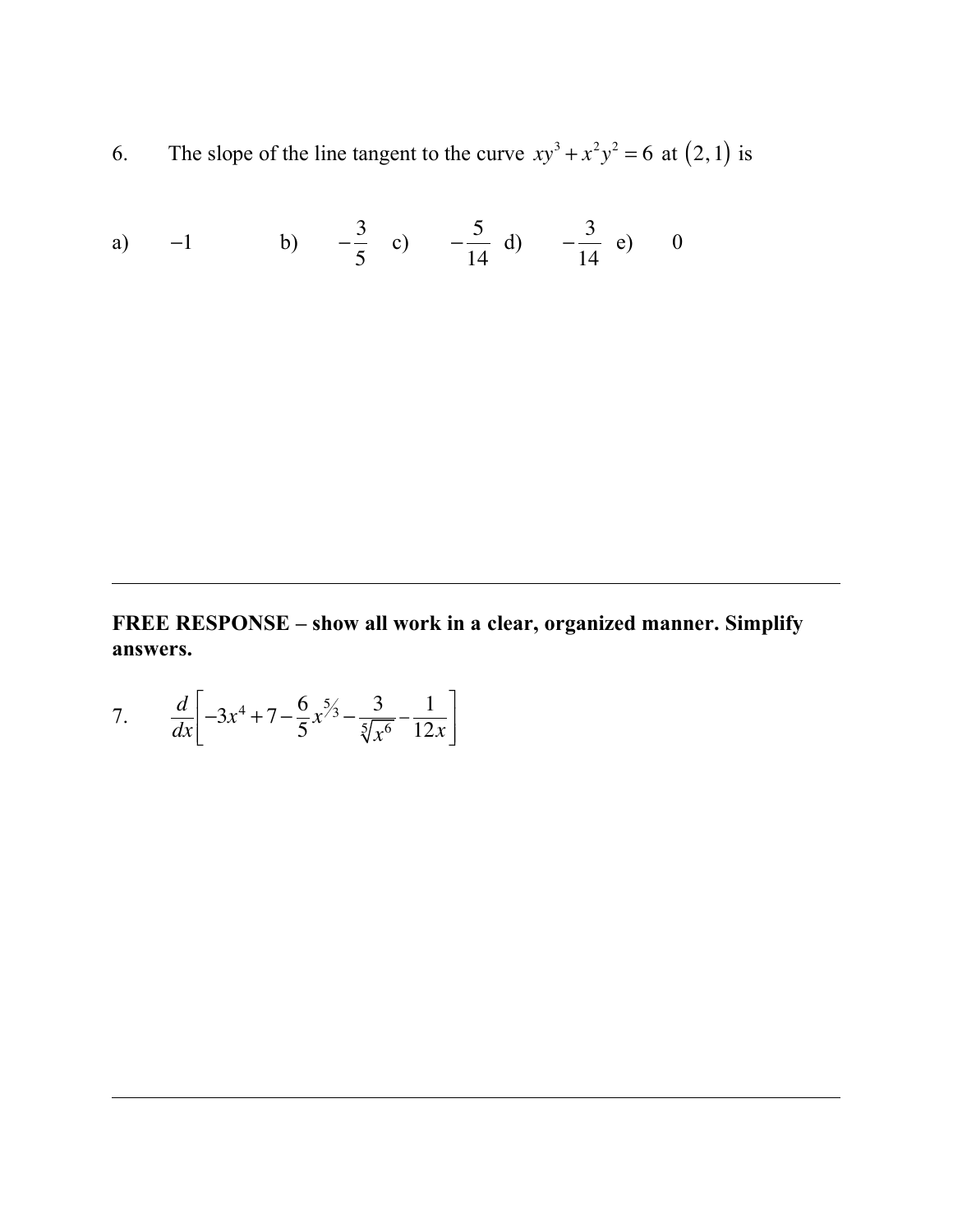8. If 
$$
g(x) = \sec^{-1} 3x^2
$$
, find  $g''(x)$ 

9. If 
$$
f(x) = e^{\cot 3x}
$$
, find  $f''(x)$ .